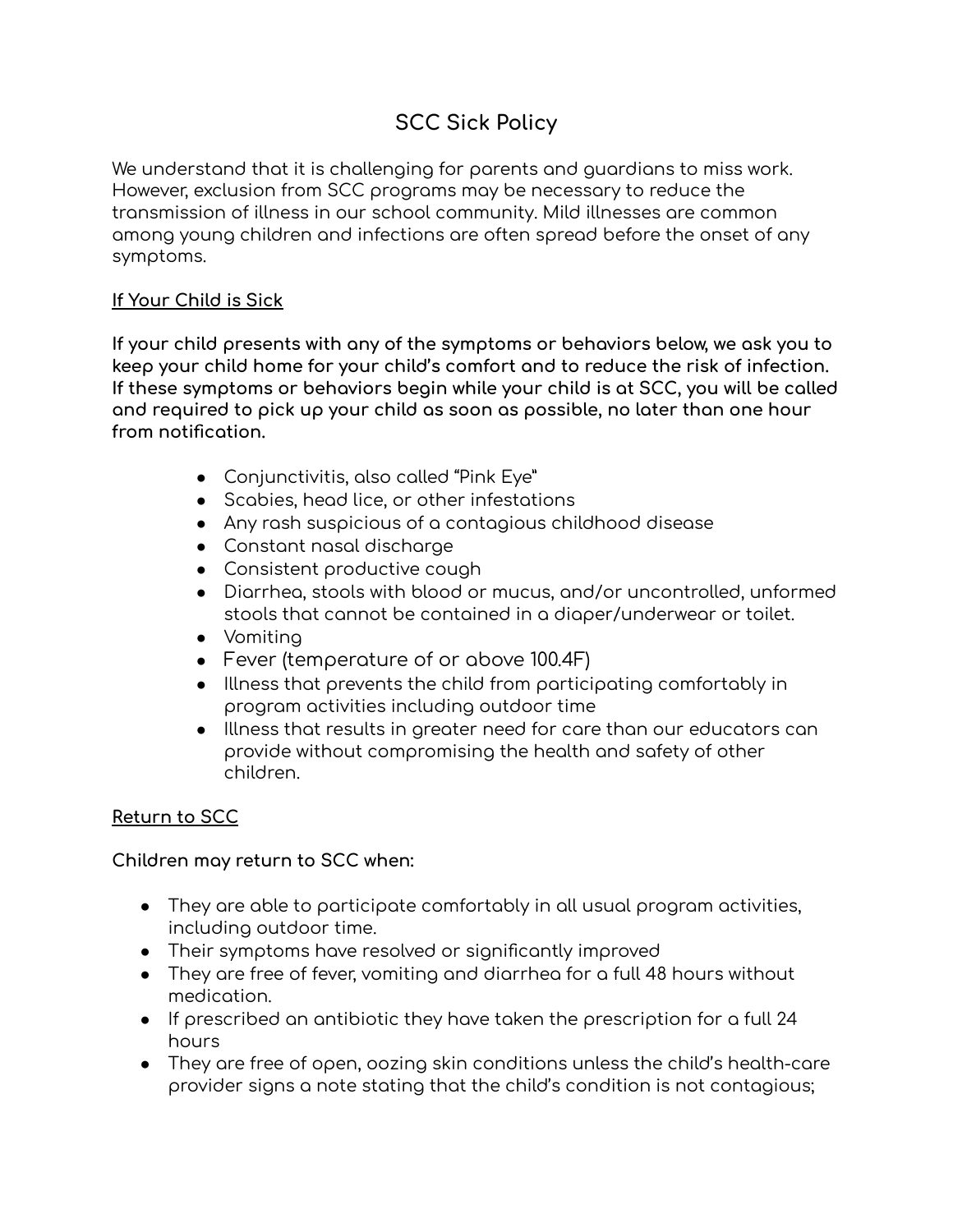AND, the involved areas can be covered by a bandage without seepage or drainage through the bandage

A child with scabies, lice or other infestation may return 24 hours after treatment is begun with a note from the health care provider stating that the child is free of larvae or nits.

A child with any reportable contagious illness (example: measles) must have a health care provider note stating they are no longer contagious.

A child with an unidentified rash must have a doctor's note stating that the rash is not contagious.

# **SCC COVID Policy**

The overlap between COVID-19 symptoms with other common illnesses means that some people with symptoms of COVID-19 could be ill with something else. This is even more likely in young children, who typically have multiple viral or bacterial illnesses each year. Although COVID-19 and other common illnesses such as colds, flu, or ear infections have similar symptoms, they are different diseases. Children who have symptoms of infectious illness or certain symptoms of COVID-19 should not attend SCC.

#### **If your child is sick/symptomatic:**

If your child has any of the following symptoms they must stay home. If any of the following symptoms present while they are at SCC parents/guardians will be called and required to pick up their child as soon as possible and no later than one hour from notification.

Fever, temperature 100.4 ºF or higher, or chills Cough Shortness of breath or difficulty breathing Fatigue Muscle or body aches Headache New loss of taste or smell Sore throat Congestion or runny nose Diarrhea, vomiting, or stomachache

Testing for the latest COVID variant has been somewhat challenging, with rapid tests often missing the infection until a day or two after symptoms begin. Both rapid tests and PCR tests are helpful here.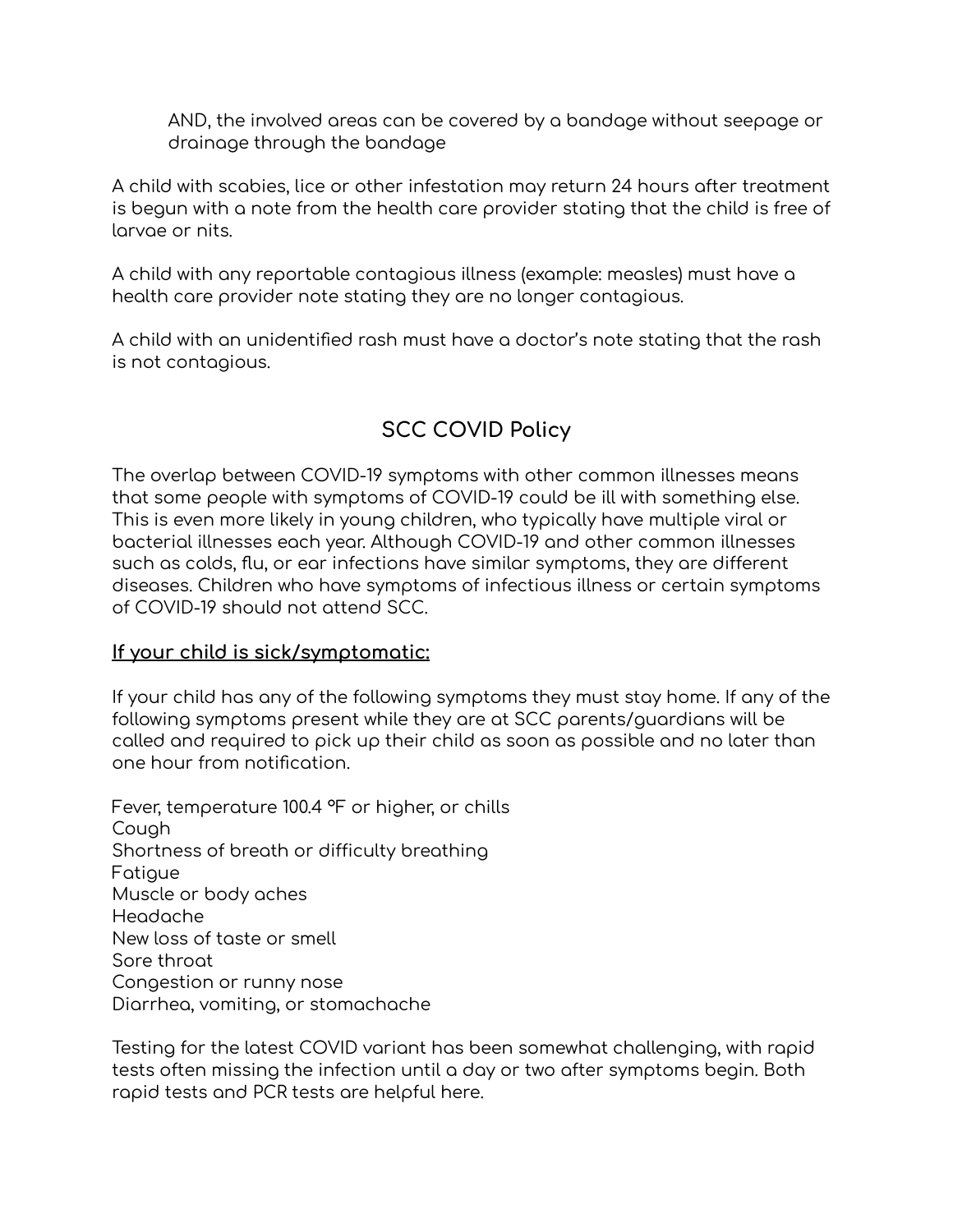If you'd like to use a rapid on the first day of symptoms, we require a second rapid test 24 hours later if the first is negative. Only one rapid test is needed for people who are 2 or more days into symptoms. If you choose to not test your child for COVID, your child must stay home for 10 days.

If your child tests negative for COVID-19 they may return once they meet the conditions under "Return to SCC" in the sick policy above.

## **If your child has COVID**

Children who have presumed or confirmed COVID-19 have 2 options for return:

- 1. Stay home and [isolate](https://www.cdc.gov/coronavirus/2019-ncov/your-health/quarantine-isolation.html) for at least 10 full days after the onset of symptoms or a positive COVID test, whichever comes first.
- 2. Begin rapid testing on day 5 of illness. If a single rapid test is negative the child can return if they also meet the conditions under "Return to SCC" in the sick policy above. PCR testing is not recommended for this scenario, since they can remain positive long after a person is no longer contagious.

Please note: The 10 (instead of 5) day isolation period is based on the CDC recommendation for children who are unable to consistently wear a mask when around others (including all children under 2 years of age). This differs from the isolation period recommendation for the general public and is specific to early childhood settings.

#### **If your child is a non-household close contact of someone who has COVID:**

Your child must either:

- 1. Quarantine for a full 10 days before return to SCC
- 2. Begin Quarantine and test after exposure with either rapid tests on day 4 & 5 or a PCR on day 4. If your child remains asymptomatic and tests negative they may return to SCC.

Asymptomatic, unvaccinated siblings of children who have been deemed a close contact can attend SCC but must be monitored very closely for symptoms.

Close [contacts](https://www.cdc.gov/coronavirus/2019-ncov/php/contact-tracing/contact-tracing-plan/appendix.html#contact) are those who were less than 6 feet away from an infected person [\(laboratory-confirmed](https://www.cdc.gov/coronavirus/2019-ncov/php/contact-tracing/contact-tracing-plan/appendix.html#contact) or a clinical diagnosis) for a cumulative total of 15 [minutes](https://www.cdc.gov/coronavirus/2019-ncov/php/contact-tracing/contact-tracing-plan/appendix.html#contact) or more over a 24-hour period.The [exception](https://www.cdc.gov/coronavirus/2019-ncov/php/contact-tracing/contact-tracing-plan/appendix.html#contact) to the close contact definition for K-12 schools typically does not apply to ECE